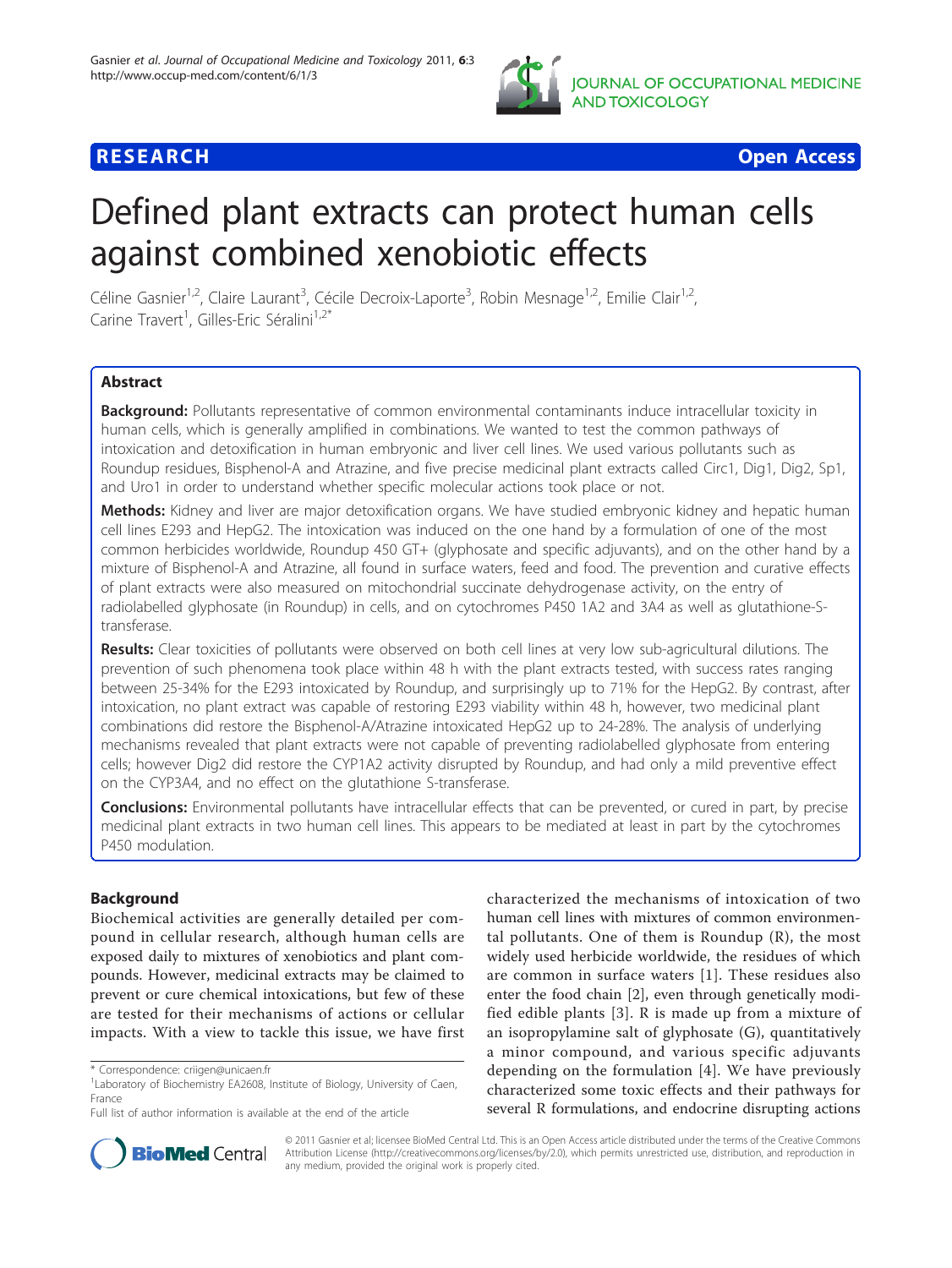<span id="page-1-0"></span>at nontoxic levels. This was proved with human cell lines JEG3, E293, HepG2, Hep3B, and fresh umbilical cord or placental cells [\[5](#page-8-0)-[9\]](#page-8-0). The second xenobiotic mixture of Bisphenol-A (BPA) and Atrazine (Az) is from products commonly found in the environment; BPA, a plastic compound found in the food chain, and Atrazine a major herbicide with its derivatives (also in surface waters) the toxicity of which we have studied alone [\[10](#page-8-0)]. In the present study, we chose the human embryonic kidney cell line E293, for the intoxication/detoxification models, because it represents a very sensitive model, and then HepG2, as it is one of the most well known and available cell lines derived from the human liver, which is the major detoxification organ on a par with the kidneys. Moreover HepG2 cells are characterized for xenobiotic metabolism enzymes, mainly cytochromes P450 CYP1A2, CYP3A4, and glutathione S-transferase (GST), [\[11-13](#page-8-0)] measured in this work.

Detoxifying mechanisms are frequently claimed to be enhanced by plant extracts [[14,15](#page-8-0)]. We have tested the ability of 5 newly characterized drugs, Circ1, Dig1, Dig2, Sp1 and Uro1 to protect or cure human cells before or after intoxication. The composition of each drug was previously developed by Sevene Pharma Company and is represented in Table 1. According to the scientific literature, the protective properties of the plants involved are very large. For instance, some herbal extracts of Circ1 can be hepatoprotective [[16,17\]](#page-8-0). Some Sp1 compounds not only feature anti-mutagenic activities, but also provide a protection against oxidative stress, as well as antitumor and anti-inflammatory effects [[18](#page-8-0)-[20\]](#page-8-0). Among others, the herbal extracts of Uro1 have anti-

Table 1 Plant composition of preventive and/or curative products

| <b>Products</b>   | <b>Plant extracts</b>   |
|-------------------|-------------------------|
|                   | Taraxacum officinalis   |
| Dig1              | Arctium lappa           |
|                   | Berberis vulgaris       |
| Dig <sub>2</sub>  | Chelidonium majus       |
|                   | Rhamnus frangula        |
|                   | Raphanus sativus        |
| Circ <sub>1</sub> | Carduus marianus        |
|                   | Pulsatilla vulgaris     |
|                   | Berberis vulgaris       |
| Sp1               | Pulsatilla vulgaris     |
|                   | Sambucus nigra          |
|                   | Rumex crispus           |
| Uro1              | Spirea ulmaria          |
|                   | Solidago virgaurea      |
|                   | Capsella bursa pastoris |

These 70% alcohol plant extracts were accurately elaborated by Sevene Pharma according to present medical knowledge.

inflammatory, anti-oxidative and anti-microbial activities [[21-23](#page-8-0)]. However, the combined effects of the new drugs have never been tested at the cellular level. We focused here on Dig1 and particularly Dig2 for the potential of digestive detoxification or hepato-protective synergistic effects provided by some of their compounds [[24-29\]](#page-8-0). It was therefore quite interesting to compare these general findings on plant extracts to some biochemically precise markers that could be modified in human hepatocytes, such as cytochromes P450, glutathione S-transferase (GST), and first of all in cellular viability studies on mitochondrial succinate dehydrogenase (SD). This could enable us to understand the action pathways of these mixtures used as medicinal plants in vivo.

# Methods

# 1. Chemicals

The R formulation used was Roundup  $GT+^{\circledR}$  (Monsanto, Anvers, Belgium) at 450 g/l of G, product number 2020448 available on the market. Dilutions were prepared in Eagle's modified minimum essential medium (EMEM; Abcys, Paris, France), supplemented with 10% calf fetal serum from Cambrex (Verviers, Belgium) or otherwise indicated. G\* was radiolabelled by PerkinElmer (Courtaboeuf, France), and has a specific activity of 55 mCi/mmol. Dig1, Dig2, Sp1, Uro1 and Circ1 are mixtures of diluted organic plant extracts (Table 1) obtained by Sevene Pharma (Monoblet, France) from original independent macerates. These were diluted in 70% alcohol. Each solution was prepared in EMEM at 2% of the mixture in positive controls. Bisphenol A (BPA, lot 239658), Atrazine (Az, lot 49085), 3-(4,5-Dimethylthiazol-2-yl)-2,5-diphenyl tetrazolium bromide (MTT) and all other compounds, unless otherwise specified, were from Sigma-Aldrich (Saint Quentin Fallavier, France). BPA and Az were prepared in 0.5% DMSO then diluted in serum-free EMEM and adjusted at pH 7.4. The MTT stock solution at 5 mg/ml in phosphate-buffered saline was diluted 10-fold in serum-free EMEM and filtered through a 0.22 μm filter before each use.

# 2. Cell cultures, Roundup and/or Plant Extract Exposures

The hepatoma cell line HepG2 was provided by ECACC, number 85011430. The cells were isolated from a 15 year-old Caucasian boy. The embryonic kidney 293 cell line (ECACC, number 85120602) was provided by CERDIC (Sophia-Antipolis, France). Cells were grown in flasks of 75 cm<sup>2</sup> surface from Dutscher (Brumath, France) in medium (M) containing phenol red-free EMEM with 2 mM glutamine, 1% non-essential amino acid, 100 U/ml of antibiotics (mix of penicillin, streptomycin, kanamycin) and 10% fetal calf serum. For treatments, 50,000 cells were plated per well or in flasks depending on the assay (see below), and grown at 37°C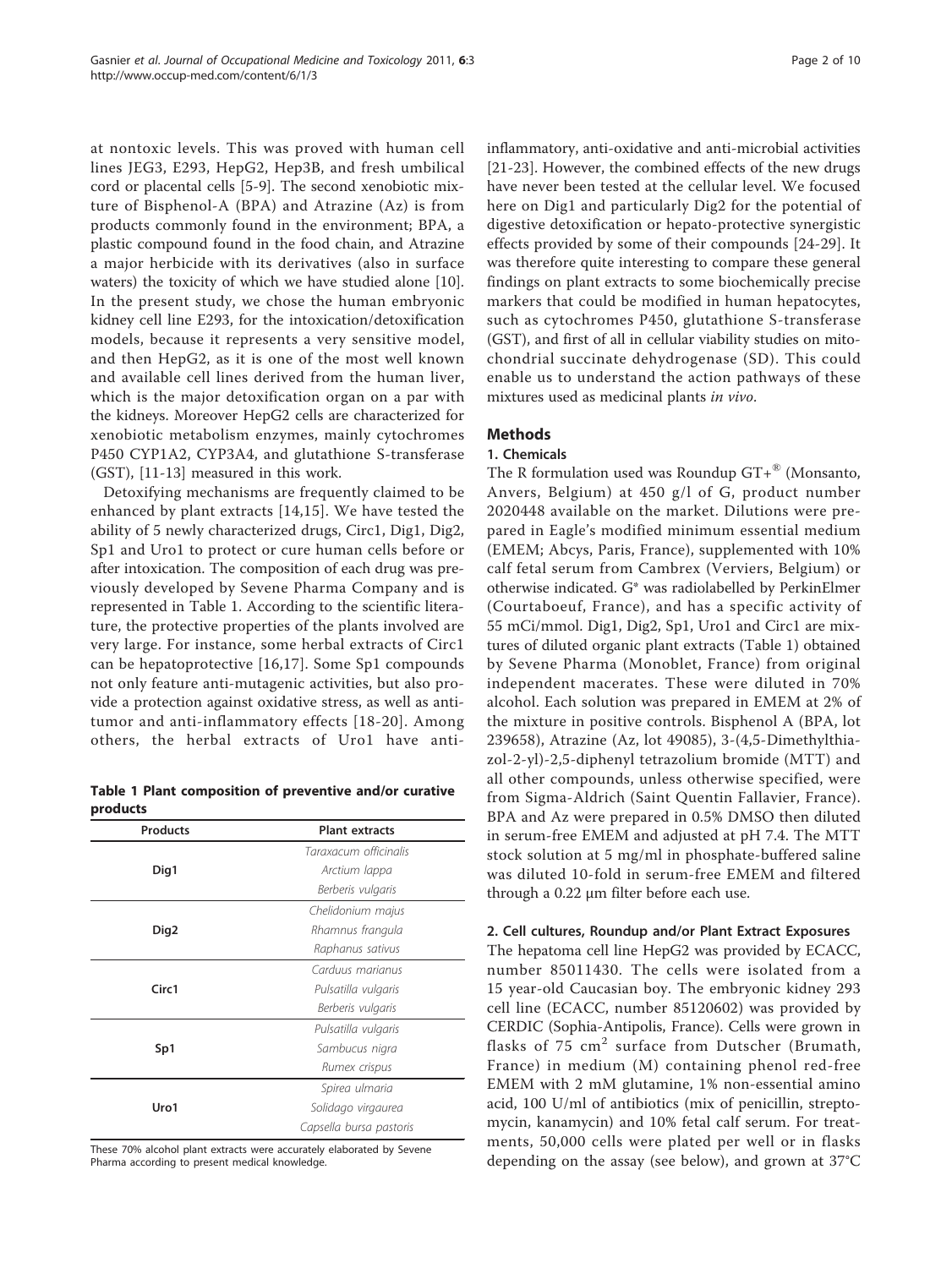(5%  $CO<sub>2</sub>$ , 95% air) over a period of 48 h to 80% confluence in 48-well plates (except for G\* treatment, which was conducted with 24-well plates). The cells were then exposed to various concentrations of tested products, the media were changed every 24 hours.

#### 3. Cell viability assay

The mitochondrial succinate dehydrogenase activity in cells was measured by the MTT test, based on the cleavage of MTT into blue formazan [[30](#page-9-0),[31](#page-9-0)], adapted in our group by Auvray et al. [[32](#page-9-0)]. The optical density was measured using a luminometer (Mithras LB 940, Berthold, France) at 570 nm. The toxicity was obtained after R or BPA-Az treatments. The protective actions were evaluated by incubations of plant extracts (X) before toxic treatments, and the curative effects after toxic treatments. Protective efficiencies (from LC50 considered as zero efficiency) were calculated by the formulations at 24 h: 100 -  $[(100 - XR \, viability) \times 100/(100 - R)$ viability)] and at 48 h: 100 -  $[(100 - XXX\; viability) \times$ 100/(100 - R viability)]. Curative effects are calculated for 24 h by the difference RX - RM or RXX - RMM for 48 h, or accordingly up to 96 h.

#### 4. Cell entry of  $^{14}$ C-Glyphosate (G\*)

In order to measure the G entry into cells with or without adjuvants of R, HepG2 confluent cells were exposed to R at 0.01% (24-well plates, 500 μl/well). G\* was added in serumfree EMEM at a final concentration of 0.266 μmol/ml for a specific activity of 55  $\mu$ Ci/ $\mu$ mol, corresponding to the quantity of G in 0.01% of R (not significantly toxic in these conditions). Dig1 or Dig2 were added to cells at 2%, proven to be nontoxic, before or after G\* and R. Attached cells were then washed 3 times with a PBS solution, lysed by crushing after freezing cycles and the radioactivity was counted with 1.4 ml scintillant liquid (Ultima Gold 6013329 in 6 ml polyethylene tubes in Packard counter 1600LR, USA). The amount of  ${}^{14}C$ -Glyphosate (G\*) entered in cells was measured in % by counting the radioactivity in pellets, and taking into account the mortality (20%, as in controls, measured by MTT test) according to the formula  $[G^*]$  in pellets  $\times$  (120/100)]  $\times$  100/G<sup>\*</sup> in supernatants.

#### 5. Cytochrome activities

The best protective or curative compound Dig2 (for R or BPA-Az, respectively) was chosen to study cytochrome (CYP) activity. The HepG2 cell line was amplified around 80% confluence and cells were plated at 86  $\times$  10<sup>3</sup> cells/  $\text{cm}^2$  in 3 flasks of 175 cm<sup>2</sup> for each point. R (final non toxic concentration 0.0157%) was incubated before or after Dig2 or medium (M) alone, by changing the medium every 24 hours. At the end of the incubation time, cells were collected, counted and stored at -80°C. Then, S9 fractions (membrane and cytosolic enzymes) were

prepared for each treatment. The medium was removed, and cells dislodged by treatment with 7 ml of trypsin-EDTA (Lonza, France) and washed (PBS, Eurobio, France) twice by centrifugations (70  $g$ , 5 min), at room temperature. Cells were then resuspended in 500 μl of 50 mM phosphate buffer pH 7.5 with 0.25 M sucrose, 1 mM DTT, homogenized and centrifuged at 9,000 g, at 4°C for 30 min. The supernatants corresponding to the S9 fractions were collected and frozen at -80°C until further evaluation for enzymatic activities. Protein concentration was determined in each S9 fraction according to the Bicinchoninic Acid Protein Assay (Sigma, France).

The cytochrome P450 CYP1A2 and CYP3A4 activities were quantified by the P450 Glo™ assays (V8771, Batch 271384 and V8801, Batch 277348, respectively; Promega, France). Each 2X Cytochrome P450/KPO<sub>4</sub>/Substrate Reaction mixtures containing the S9 fractions were preincubated at 37°C for 10 min in white 96-well plates (655075, Batch 08340329, Dutscher, France). The enzymatic reaction was initiated by adding 25 μl of 2X NADPH regenerating system to each well. The plate was then incubated at 37°C for 20 min for CYP1A2; 30 min for CYP3A4. The reconstituted Luciferin Detection reagent (50 μl) was added before mixing 10 sec and incubating at room temperature for 90 min in order to stabilize the luminescent signal. The luminescence was then read with a luminometer (Veritas Turner Biosystems, France). Three independent experiments were performed from three batches of fraction S9.

#### 6. GST activity

The protocol was adapted from Habig et al. [\[33](#page-9-0)]. Briefly, 160 μg of the human liver S9 fraction (positive control) or 320 μg of S9 cell fractions were mixed with 10 μl of 100 mM GSH and 990 μl phosphate buffer in duplicate. Reduced L-glutathione (GSH) was dissolved in deionized water; a pH 6.5 buffer was prepared by mixing 0.7 volume of 0.1 M  $KH_2PO_4$  and 0.3 volume of 0.1 M  $Na_2HPO_4$ . The reaction was initiated by 10 μl of 100 mM 1-chloro-2,4-dinitrobenzene (CDNB) substrate. The CDNB was dissolved in 95% ethanol at a concentration of 100 mM. After a 90 sec incubation at 37°C, the optical density was measured at 340 nm every 30 sec for 90 sec with a SmartSpec 3000 Spectrophotometer (Bio-Rad, France). Three independent experiments were carried out using three independent batches of S9 fraction.

#### 7. Statistical analysis

The experiments were repeated 3 times in different weeks in triplicate ( $n = 9$ ) unless otherwise specified. All data are presented as the mean  $\pm$  standard error (S.E.M.). Statistical differences were determined by an unpaired Student *t*-test using significant levels of  $p < 0.01$  (\*\*) and p < 0.05 (\*). For the study of cytochromes and GST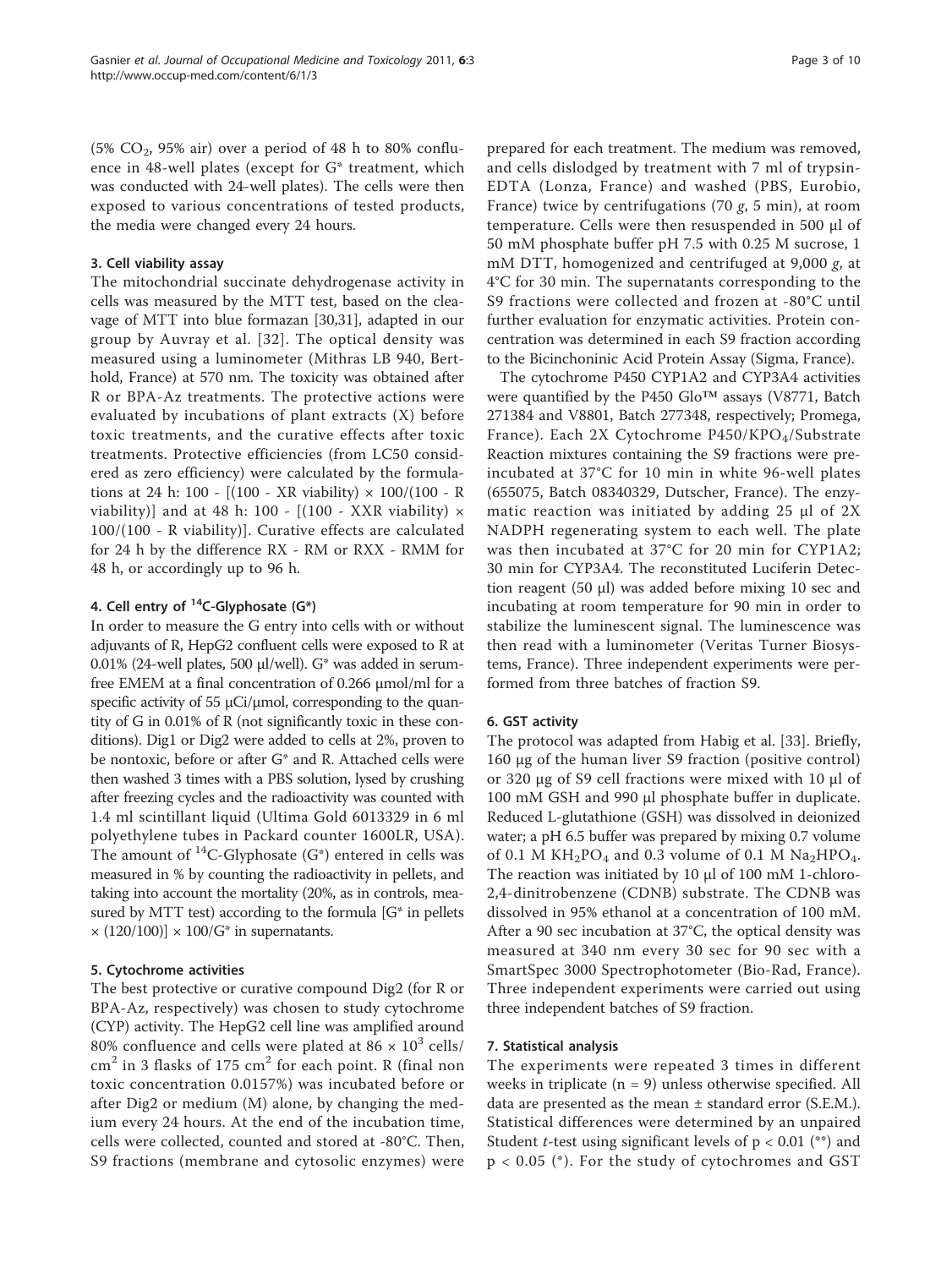<span id="page-3-0"></span>activity a Student *t*-test was performed using VisualStat<sup>®</sup> Professional 2003 (Visualstat Computing, USA). This study made it possible to compare the different treatments.

# Results

In total, five plant extracts were studied as medicinal mixtures (Table [1\)](#page-1-0), verified to be nontoxic on the cell lines at 2%. These extracts were then incubated with cells before and after xenobiotic intoxications, either by R (Figure 1, [2](#page-4-0)) or with the BPA-Az mixture (Figure [3](#page-4-0)), applied at the related LC50 which was the first one to be determined.

#### 1. On human embryonic cells

Figure 1 presents the first screening and characterization of the protective and curative effects (curves and table, respectively) of the 5 plant extracts on embryonic human E293 cells, which were intoxicated by R. It is an efficient toxicant since the corresponding LC50 measured is  $\sim 0.03\%$  over only 24 h. This represents our model of intoxication of less differentiated and sensitive cells. Each panel of Figure 1, A to 1E, represents the effect of one plant extract incubated before or after the intoxication by R, according to the time-sequence indicated by different coloured lines in the frame. Dig2 was the most protective, preventing 32-34% of R toxicity in



(R at 0.03%,  $\sim$ LC50) or with various plant extracts at 2% (X) which are for fig. A, B, C, D, E: Dig1, Dig2, Circ1, Sp1, Uro1. In Fig. F, the corresponding protective efficiencies (from LC50 considered as zero efficiency) are calculated by the formulations at 24 h: 100 - [(100 - XR viability)  $\times$  100/(100 - R viability)] and at 48 h: 100 - [(100 - XXR viability)  $\times$  100/(100 - R viability)] and are represented by new colors for each product. In the table below, curative effects are calculated for 24 h by the difference RX - RM or RXX - RMM for 48 h. All experiments were repeated 3 times in triplicates. Statistically significant differences are calculated in comparison to M or to the LC50 for fig. F, and by a student t-test  $p < 0.01$ <sup>\*\*</sup>) and  $p < 0.05$ <sup>\*</sup>).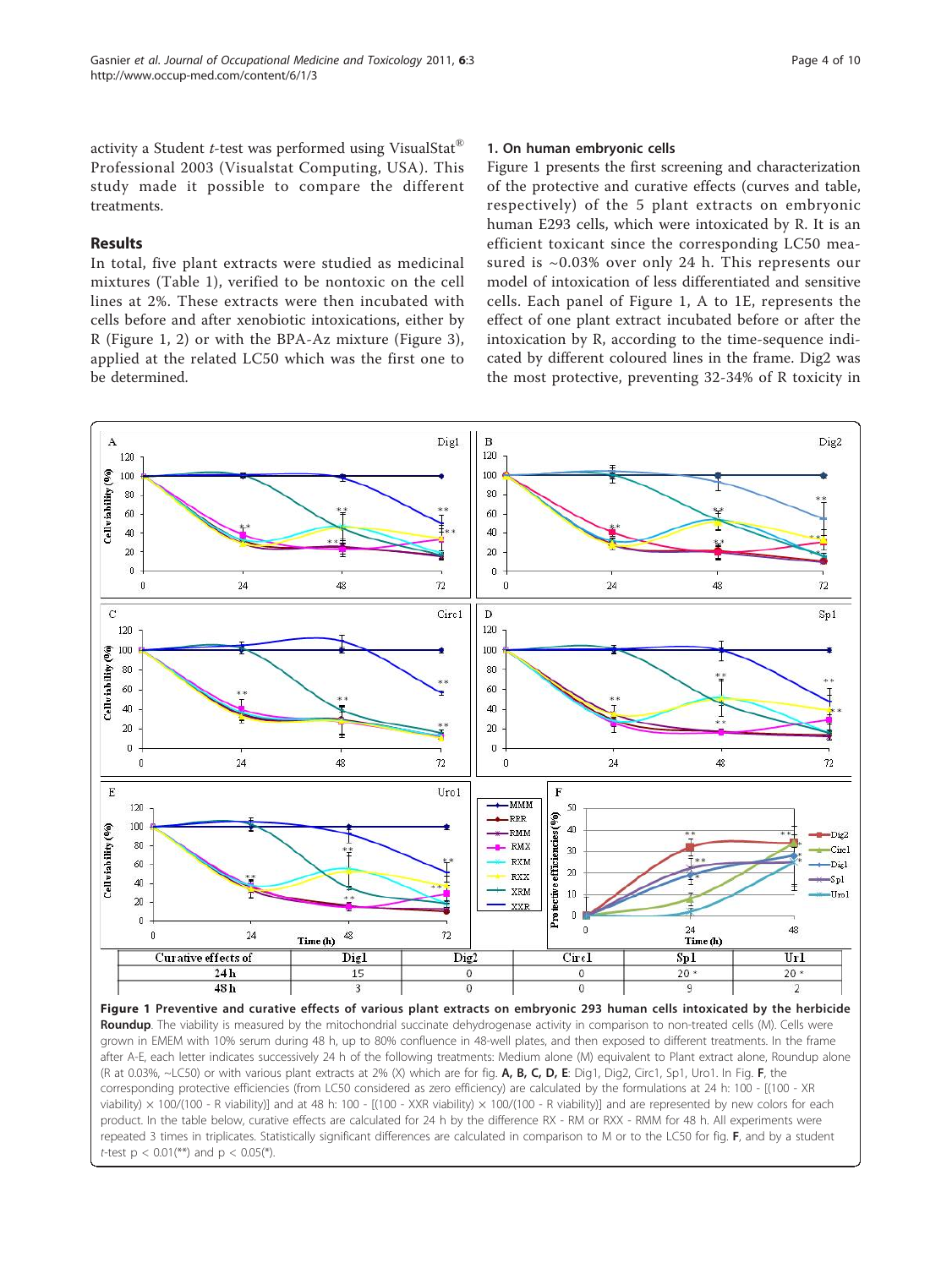<span id="page-4-0"></span>Gasnier et al. Journal of Occupational Medicine and Toxicology 2011, 6:3 http://www.occup-med.com/content/6/1/3



24-48 h (visible in the upper curve, Figure [1F\)](#page-3-0). Circ1 was comparable but needed a 48 h exposure; most of these effects are dose or time-dependent. Dig1, Sp1 and Uro1 presented a second range protective efficiency reaching 25-28% within 48 h. Curative effects of all these products after R intoxication were more difficult to highlight, and visible essentially after 24 h for Sp1 and Uro1 treatments, with 20% of cells more viable.

#### 2. On human HepG2 hepatocytes

Dig1 and Dig2 were chosen as mixtures in order to focus on human HepG2 in Figure 2, because their compounds have active effects on the digestive sphere, according to the bibliography and the medical indications. We first demonstrated again that R was very toxic on such cells, with a LC50 around 0.0175% (175 ppm) over a 24 h period. Dig2 presented again the best protective effects, and



Figure 3 Preventive and curative effects (% according to time) of Dig1 and Dig2 on HepG2 cells intoxicated by the mixture bisphenol A and Atrazine. The protocol and calculations are similar to figure [1](#page-3-0). In the legend on the right, each letter indicates successively 24 h of the following treatments: Medium alone (M) equivalent to Plant extract alone, mixture of pollutants BPA+Az (called Y at 200 μM each, ~LC50), or with Dig1 (D) or Dig2 (D2) at 2%. In the table in frame, the curative effects are indicated in %.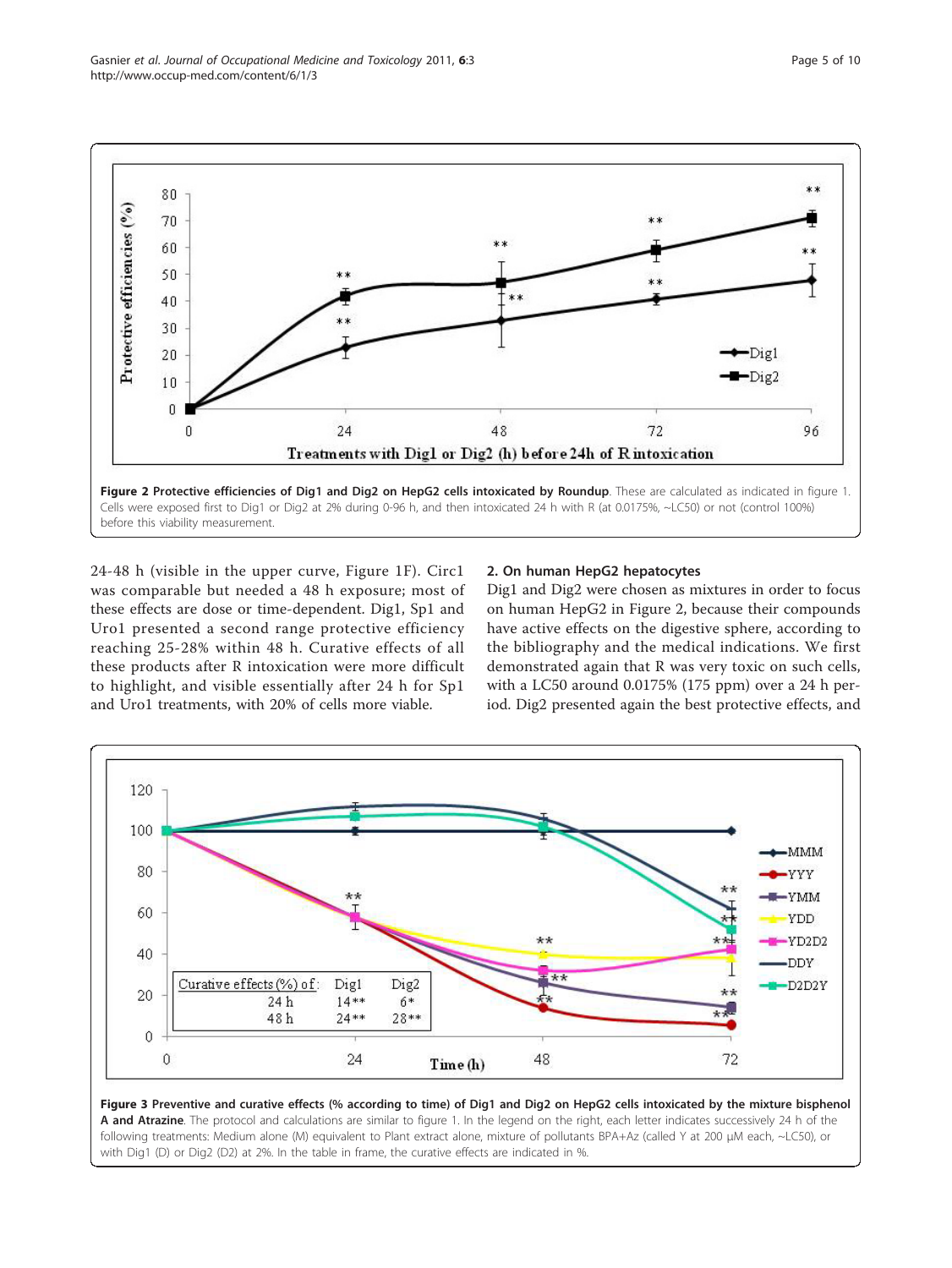Dig1 was representative of the second class, as identified above. We then focused on protective actions of plant extracts over longer periods of up to 96 h, this taking place before the intoxication by R (mixture of G with adjuvants) over a 24 h period. A strong time-dependent hepato-protective effect was then highlighted for both compounds, reaching at least 71% within 96 h for Dig2 or 48% for Dig1.

Then the next goal was to check the specificity of the hepatoprotective effects with another mixture of xenobiotics, equally composed of BPA and Az (Figure [3\)](#page-4-0). The mixture was also demonstrated to be toxic for HepG2 cells with a LC50 of 200 μM for each compound. Surprisingly, both agents had similar properties, no protective effects were highlighted: curves DDY and D2D2Y were equal to Y alone. However, mild timedependent curative effects (up to 28%) were demonstrated for the first time.

In order to detail the specific mechanisms of protective and curative effects, we tried to find out first whether Dig1 and Dig2 were able to prevent G entry into HepG2 cells (Figure 4). R is composed of G and adjuvants, as already indicated. This was measured by the entry of labelled  $G(G^*)$  at non toxic doses, as a tracer in presence or absence of these plant extracts. Firstly, we observed that G\* (alone or with R adjuvants) entered HepG2 cells in a time-dependent manner (about twice as much in 2 days than in one:  $G^*/G^*$ higher than G\*/M, or RG\*/RG\* higher than RG\*/M, statistical differences indicated in bold lines). It was quite clear that the plant extracts could not modify G\* penetration by themselves over 24 h, either before or after exposure (no difference between (D or D2)/G\* or RG\* and  $M/(G^*$  or  $RG^*$ ); and no difference between  $G^*/M$ and  $G^*/(D \text{ or } D2)$ ). However, they apparently lightly promoted G\* penetration into cells by  $\sim$ 1.5, but only when R adjuvants were present (statistical comparisons in dotted lines). But R adjuvants did not significantly influence G penetration over 24 h, they could even retain it temporarily, but this effect needs to be confirmed.

As Dig1 and Dig2 do not appear to have developed their protective effects outside cells on G and R entry into cells, we measured Dig2 intracellular actions at three independent endpoints, two major cytochromes P450 induced by xenobiotics, CYP1A2 and CYP3A4 (Figure [5](#page-6-0)), and GST (Figure [6](#page-6-0)). We focused on Dig2 since Dig1 had previously been studied, although with another R formulation mixture [[9](#page-8-0)], and because Dig2 presented the most important protective or curative



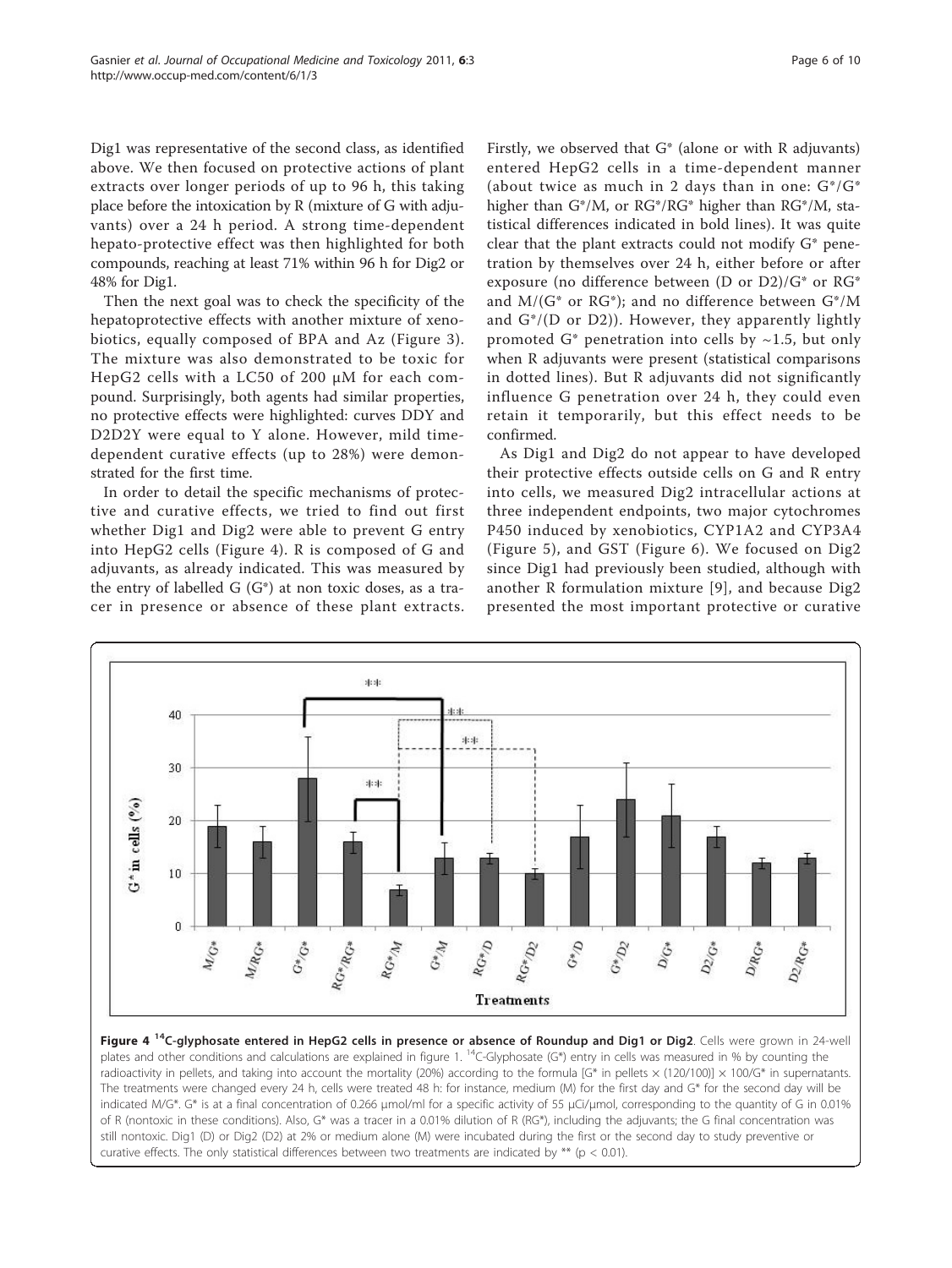<span id="page-6-0"></span>

effects depending on the model (Figure [1,](#page-3-0) [2](#page-4-0), [3](#page-4-0)). There were no major modifications of the cytochromes P450 with the R formulation used in this research, however R appeared to reduce significantly the CYP1A2 activity by 40% (Figure 5A), and this was restored by Dig2 applied after R (curative effect). No preventive effect was highlighted through CYP1A2 regulation, but a mild inhibition (15%) of CYP3A4 was totally restored (Figure 5B). On the other hand, Dig2 did not seem to modulate GST (Figure 6), either in a preventive or curative manner, nor

did it modulate the R used in the present study in a significant manner.

# **Discussion**

First of all, the present work highlighted the toxic effects of an R formulation on human cell lines, whereas R is the most widely used herbicide worldwide. As previously demonstrated, R had cytotoxic effects on embryonic [[10](#page-8-0)] and hepatic cells [[8](#page-8-0),[9](#page-8-0)]. Here we found that the R formulation used had a LC50 of 0.0175% (175 ppm) for HepG2,

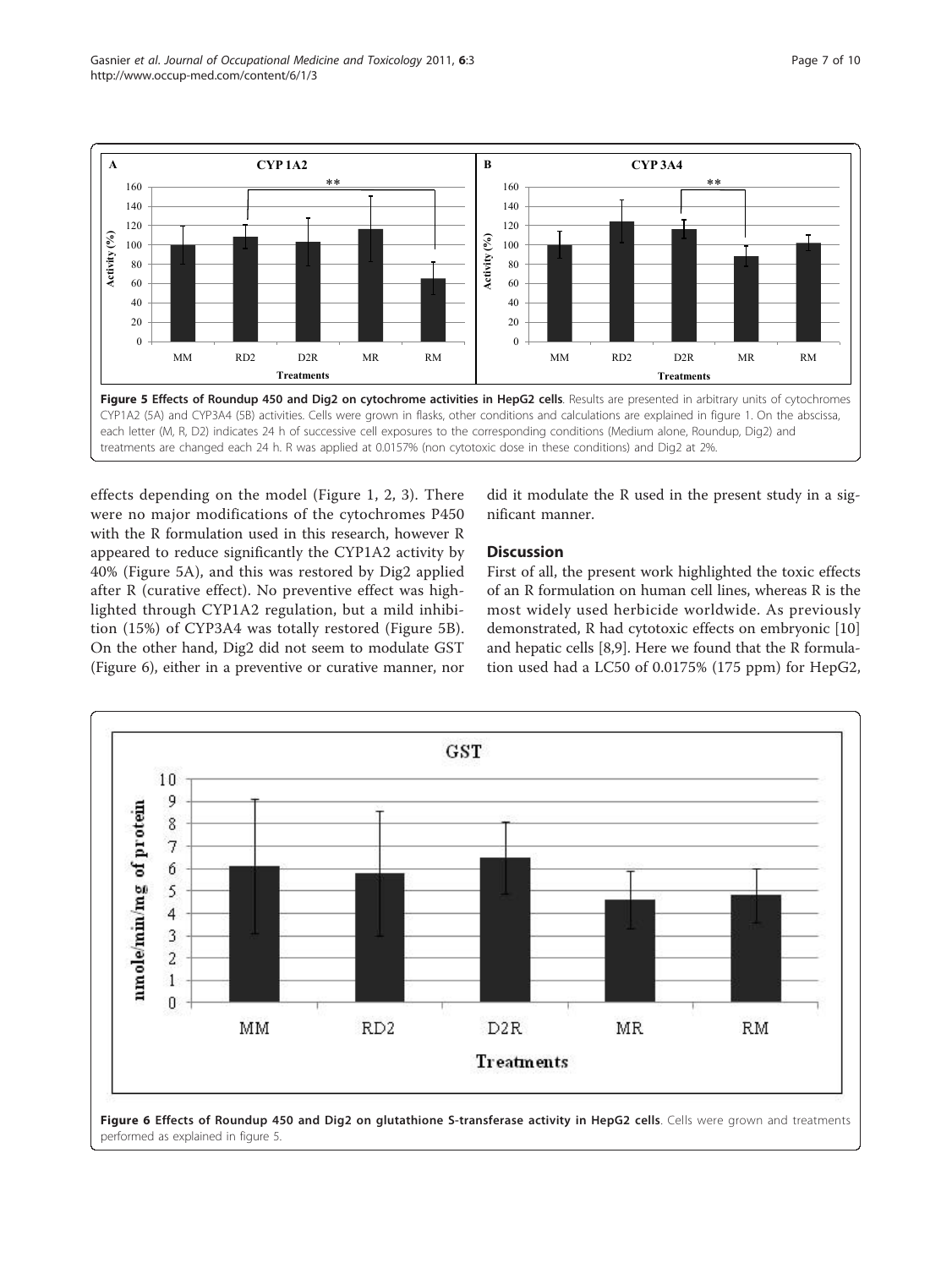ranging between 57-114 times below agricultural levels  $(1-2\%)$ . The LC50 is also  $\sim$ 2.3 times below the maximum level of residues authorized in some genetically modified R-tolerant feed, (400 ppm, [\[34](#page-9-0)]). The value of the LC50 demonstrated here is even around 5 times less, if we calculate it from G absolute concentration, and not from a dilution of the commercial product considered as 100%. BPA and Az were used at 200 μM each, which represents approximately the LC50 in short term specific conditions relative to these cells. As this is the case for example with the urine levels of contaminated people (around 16 nM for BPA [\[35](#page-9-0)], or 2 nM for Az, [[36](#page-9-0)]. However, such compounds are either lipophilic or have lipophilic residues, which implies that they will bioaccumulate in tissues. Moreover BPA is known to leak from cans (around 2 μM for instance, [\[37\]](#page-9-0), and 876 μM may form DNA adducts in vivo in mice [[38\]](#page-9-0). As far as Az is concerned, it disrupts oocyte maturation at 200 μM [\[39](#page-9-0)], and from μM levels, it modifies estrogen synthesis in sensitive target tissues [[40](#page-9-0)]. We also assessed cell viability after BPA-Az intoxication. These products were previously demonstrated as being toxic in HepG2 separately, and in placental JEG3 cells, but they were also capable of disrupting crucial enzymes for cell metabolism or endocrine regulation [[6,](#page-8-0)[41](#page-9-0),[42\]](#page-9-0). We found that the cell sensitivities depended on the nature of the xenobiotic mixtures and the types of cells used. R was the most toxic of all in these conditions.

Few studies, if any, deal with the prevention and detoxification of contaminants in mixtures taking into account the synergistic effects [\[6](#page-8-0)] they may present in the environment. In a similar manner, several plants alone were known for preventive or curative actions, however their synergistic potential was also mostly ignored at a molecular level. Here we highlighted that all the chosen plant mixtures (Circ1, Dig1, Dig2, Sp1, Uro1) may prevent quite effectively embryonic cell mortality up to 1/3 to 1/4 within 1-2 days only, if administered before the intoxication; although with different kinetics demonstrating cellular specific effects. The anti-pollutant effect is greater during prevention than if the plants are administered after toxicants (1/5 of recovery only with two compounds, Sp1 and Uro1), probably because the lethal effects of R are amplified with time [[10](#page-8-0)]. Sambucus nigra in Sp1 or Solidago virgaurea in Uro1 are known for their protective cell actions, overall against oxidative molecules [[22,](#page-8-0)[43,44](#page-9-0)] that could be present in R formulation. Similarly, the plant protective properties are also time-dependant. The specificity of action was better confirmed when the protection efficiency reached up to 71% with hepatoprotective agent Dig2 applied on hepatocyte-derived cells. This was true even if HepG2 cells were about 1.7 more sensitive to intoxication than embryonic cells in this case (from LC50 comparisons for R). We also deduced the specificity of plant mixtures actions thanks to the fact that the effects were different with another type of pollutants, for instance, the curative effects reached 28% for Dig 2 after HepG2 intoxication by BPA-Az. Therefore, it seems that oxidative damage protection by plant extracts cannot explain all the effects. Moreover, with R tested on other human cells, we know that numerous enzymes were reached, such as adenylate kinase, caspases 3/7 [[7](#page-8-0)], aromatase, and even steroid receptors [\[8](#page-8-0)].

To approach the molecular actions of the most hepatoprotective compounds, we tested the importance of an extracellular trap of contaminants using the plant extracts. We also made this assumption because the plant extracts did not have any cytotoxicity by themselves in our conditions. A major extracellular trapping was almost excluded by the fact that a labelled contaminant was penetrating the cells with or without the R formulation. The plant extracts together with the R adjuvants might have even helped G penetration. It was deduced that the effects were mostly intracellular. Some G metabolites may even have been already excreted, and this does not exclude a bioaccumulation of contaminants over longer periods of time.

Dig2 had the major protective and curative effects on HepG2; it contains *Chelidonium majus*, which is also known to reduce transaminase-enhanced levels by toxicants in vivo [[45](#page-9-0),[46](#page-9-0)]. Moreover, Dig2 also contains extracts of Raphanus sativus, which is mainly composed of glucosinolates. These are transformed in part into indole-3-carbinol, which in turn induces enzymes of hepatic phase I metabolism of xenobiotics, such as cytochrome P450 [\[47](#page-9-0)]. This may contribute to the elimination of toxicants and could therefore prevent their adverse effects, at least in part. Several studies have indicated that HepG2 cells retained the activities of the drug metabolism phase I and phase II enzymes involved in activation and detoxification of genotoxic carcinogens [[48](#page-9-0),[49\]](#page-9-0). As a matter of fact, Dig2 restored CYP1A2 or prevented CYP3A4 depression, following R intoxication in the present work. Other cytochromes like human hepatic CYP17 are also inhibited by pollutants such as BPA and nonylphenol [[50,51\]](#page-9-0). Altogether this shed a new light on the intracellular actions of these plant extracts but other enzymatic impacts cannot be excluded. We thus measured GST in HepG2, but its absence of modulation by Dig2 or R underlines again the specificity of intoxication/detoxification pathways.

In conclusion, we demonstrated specific and cytotoxic effects of R and BPA-Az on human hepatocytes-derived and embryonic cell lines. This was for R at doses far below those used in agriculture and at levels of residues present in some genetically modified food and feed. In these conditions, cell mortality induced by R can be almost entirely prevented in HepG2 cells within 48 h by Sevene Pharma products Dig1 and Dig2. The latter also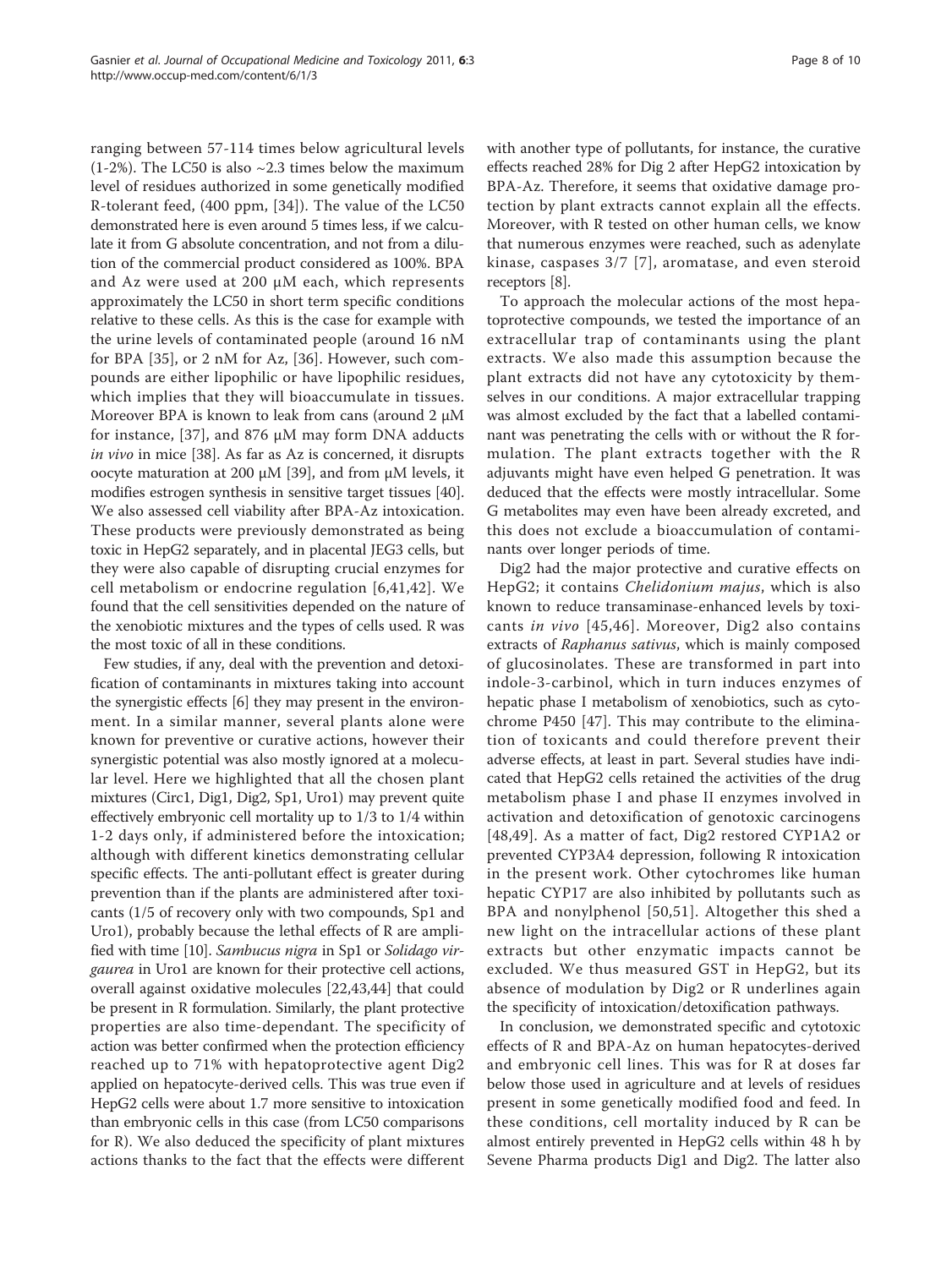<span id="page-8-0"></span>had some curative effects after BPA-Az intoxication. Similarly Circ1, Sp1 and Uro1, had some protective or curative effects depending on the cells and the toxicants. The pathways involved comprise at least CYP1A2 and CYP3A4 after R and Dig2 actions, thus the defense systems of the cells are modulated. Besides promising actions that need to be confirmed in vivo, these products provide altogether a useful tool to better understand the intoxication/detoxification pathways reacting in case of physiological contamination by xenobiotics.

#### Acknowledgements

This study was supported by Sevene Pharma Company. C.G. and E.C. received fellowships from the Conseil Regional de Basse-Normandie and the CRIIGEN (Committee for Independent Research and Information on Genetic Engineering). l C.G. fellowship was also supported by the Ethic Committee of Léa Nature Group/Jardin Bio for which we are very grateful. Part of the work was accomplished at C.Ris Pharma (for the Cytochromes and GST study). We thank the Foundations Human Earth and Denis Guichard for structural support. We thank Herrade Hemmerdinger for proofreading the English version of the manuscript.

#### Author details

<sup>1</sup>Laboratory of Biochemistry EA2608, Institute of Biology, University of Caen, France. <sup>2</sup>CRIIGEN and Risk Pôle MRSH, CNRS, University of Caen 14032, France. <sup>3</sup>Sevene Pharma, 30170 Monoblet, France.

#### Authors' contributions

CG carried out the cellular, biochemical and molecular studies, participated in drafting the manuscript. CL participated in plant extracts conception and discussions. CDL directed formulations and assessments of medicinal plant extracts Circ1, Dig1, Dig2, Sp1 and Uro1 for Sevene Pharma. RM and EC reproduced and helped the cellular experiments. CT participated in the methodological and protocol advices, and discussions. GES conceived the study, the final version of the manuscript, was responsible for the design of the work and was the scientific head and coordinator. All authors read and approved the final manuscript.

#### Competing interests

The authors declare that they have no competing interests. The developments of plant extracts in Sevene Pharma were performed completely independently of their biological assessments. The scientists in the University of Caen in charge of the assessment of xenobiotics or plant extracts declare no financial or other interests in the development of these products.

#### Received: 15 June 2010 Accepted: 20 January 2011 Published: 20 January 2011

#### References

- 1. IFEN: Report on pesticides in waters: Data 2003-2004. Institut Français de l'Environnement, Orléans, France; 2006:5:15-20, Dossier.
- 2. Takahashi M, Horie M, Aoba N: [Analysis of glyphosate and its metabolite,](http://www.ncbi.nlm.nih.gov/pubmed/11775355?dopt=Abstract) [aminomethylphosphonic acid, in agricultural products by HPLC.](http://www.ncbi.nlm.nih.gov/pubmed/11775355?dopt=Abstract) Shokuhin Eiseigaku Zasshi 2001, 42:304-308.
- Spiroux de Vendômois J, Roullier F, Cellier D, Séralini GE: [A comparison of](http://www.ncbi.nlm.nih.gov/pubmed/20011136?dopt=Abstract) [the effects of three GM corn varieties on mammalian health.](http://www.ncbi.nlm.nih.gov/pubmed/20011136?dopt=Abstract) Int. J. Biol. Sci 2009, 5:706-726.
- 4. Williams GM, Kroes R, Munro IC: [Safety evaluation and risk assessment of](http://www.ncbi.nlm.nih.gov/pubmed/10854122?dopt=Abstract) [the herbicide Roundup and its active ingredient, glyphosate, for human.](http://www.ncbi.nlm.nih.gov/pubmed/10854122?dopt=Abstract) Regul. Toxicol. Pharmacol 2000, 31:117-165.
- Richard S, Moslemi S, Sipahutar H, Benachour N, Séralini GE: Differential effects of glyphosate and Roundup on human placental cells and aromatase. Environ. Health Perspec 2005, 113:716-720.
- 6. Benachour N, Moslemi S, Sipahutar H, Séralini GE: [Cytotoxic effects and](http://www.ncbi.nlm.nih.gov/pubmed/17599374?dopt=Abstract) [aromatase inhibition by xenobiotic endocrine disrupters alone and in](http://www.ncbi.nlm.nih.gov/pubmed/17599374?dopt=Abstract) [combination.](http://www.ncbi.nlm.nih.gov/pubmed/17599374?dopt=Abstract) Toxicol. Appl. Pharmacol 2007, 222:129-140.
- 8. Gasnier C, Dumont C, Benachour N, Clair E, Chagnon MC, Séralini GE: Glyphosate-based herbicides are toxic and endocrine disruptors in human cell lines. Toxicol 2009, 262:184-191.
- Gasnier C, Benachour N, Clair E, Travert C, Langlois F, Laurant C, Decroix-Laporte C, Séralini GE: [Dig1 protects against cell death provoked by](http://www.ncbi.nlm.nih.gov/pubmed/20979644?dopt=Abstract) [glyphosate-based herbicides in human liver cell lines.](http://www.ncbi.nlm.nih.gov/pubmed/20979644?dopt=Abstract) J. Occup. Med. Toxicol 2010, 5:29-41.
- 10. Benachour N, Sipahutar H, Moslemi S, Gasnier C, Travert C, Séralini GE: Time- and Dose-dependent effects of Roundup on human embryonic and placental cells. Environ. Contam. Toxicol 2007, 53:126-133.
- 11. Urani C, Doldi M, Crippa S, Camatini M: [Human-derived cell lines to study](http://www.ncbi.nlm.nih.gov/pubmed/9839400?dopt=Abstract) [xenobiotic metabolism.](http://www.ncbi.nlm.nih.gov/pubmed/9839400?dopt=Abstract) Chemosphere 1998, 37:2785-2795.
- 12. Knasmüller S, Mersh-Sundermann V, Kevekordes S, Darroudi F, Huber WW, Hoelzl C, Bichler J, Majer BJ: [Use of human-derived liver cell lines for the](http://www.ncbi.nlm.nih.gov/pubmed/15138058?dopt=Abstract) [detection of environmental and dietary genotoxicants; current state of](http://www.ncbi.nlm.nih.gov/pubmed/15138058?dopt=Abstract) [knowledge.](http://www.ncbi.nlm.nih.gov/pubmed/15138058?dopt=Abstract) Toxicology 2004, 198:315-328.
- 13. Westerink WM, Schoonen WG: [Cytochrome P450 enzyme levels in HepG2](http://www.ncbi.nlm.nih.gov/pubmed/17637504?dopt=Abstract) [cells and cryopreserved primary human hepatocytes and their induction](http://www.ncbi.nlm.nih.gov/pubmed/17637504?dopt=Abstract) [in HepG2 cells.](http://www.ncbi.nlm.nih.gov/pubmed/17637504?dopt=Abstract) Toxicol. In Vitro 2007, 21:1581-1591.
- 14. Bu-Abbas A, Clifford MN, Walker R, Ioannides C: [Contribution of caffeine](http://www.ncbi.nlm.nih.gov/pubmed/9734711?dopt=Abstract) [and flavanols in the induction of hepatic phase II activities by green tea.](http://www.ncbi.nlm.nih.gov/pubmed/9734711?dopt=Abstract) Food Chem. Toxicol 1998, 36:617-621.
- 15. Gebhardt R: Antioxydative, antiproliferative and biochemical effects in HepG2 cells of a homeopathic remedy and its constituent plant tinctures tested separately or in combination. Drug Res 2003, 12:823-830.
- 16. Hikino H, Kiso Y, Wagner H, Fiebig M: [Antihepatotoxic actions of](http://www.ncbi.nlm.nih.gov/pubmed/6091165?dopt=Abstract) [flavonolignans from](http://www.ncbi.nlm.nih.gov/pubmed/6091165?dopt=Abstract) Silybum marianum fruits. Planta Medica 1984, 50:248-250.
- 17. Lieber CS, Leo MA, Ren C, DeCarli LM: [Silymarin retards the progression of](http://www.ncbi.nlm.nih.gov/pubmed/14506392?dopt=Abstract) [alcohol-induced hepatic fibrosis in baboons.](http://www.ncbi.nlm.nih.gov/pubmed/14506392?dopt=Abstract) J. Clin. Gastroenterol 2003, 37:336-339.
- 18. Li RZ, Pei HP, Ji XJ: [Antimutagenic activity and metabolic](http://www.ncbi.nlm.nih.gov/pubmed/8285045?dopt=Abstract) [transformation of ranunculin by rat liver microsomes.](http://www.ncbi.nlm.nih.gov/pubmed/8285045?dopt=Abstract) Yao Xue Xue Bao 1993, 28:481-485.
- 19. Pavlica S, Gebhardt R: [Protective effects of ellagic and chlorogenic acids](http://www.ncbi.nlm.nih.gov/pubmed/16298868?dopt=Abstract) [against oxidative stress in PC12 cells.](http://www.ncbi.nlm.nih.gov/pubmed/16298868?dopt=Abstract) Free Radic. Res 2005, 39:1377-1390.
- 20. Banno N, Akihisa T, Tokuda H, Yasukawa K, Higashihara H, Ukiya M, Watanabe K, Kimura Y, Hasagawa J, Nishino H: [Triterpene acids from the](http://www.ncbi.nlm.nih.gov/pubmed/14745168?dopt=Abstract) [leaves of Perilla fructescens and their anti-inflammatory and antitumor](http://www.ncbi.nlm.nih.gov/pubmed/14745168?dopt=Abstract)[promoting effects.](http://www.ncbi.nlm.nih.gov/pubmed/14745168?dopt=Abstract) Biosci. Biotechnol. Biochem 2004, 68:85-90.
- 21. Tunon H, Olavsdotter C, Bohlin L: [Evaluation of anti-inflammatory activity](http://www.ncbi.nlm.nih.gov/pubmed/8583796?dopt=Abstract) [of some Swedish medicinal plants. Inhibition of prostaglandin](http://www.ncbi.nlm.nih.gov/pubmed/8583796?dopt=Abstract) [biosynthesis and PAF-induced exocytosis.](http://www.ncbi.nlm.nih.gov/pubmed/8583796?dopt=Abstract) J. Ethnopharmacol 1995, 48:61-76.
- 22. Apati P, Szentmihalyi K, Kristo ST, Papp I, Vinkler P, Szoke E, Kery A: [Herbal](http://www.ncbi.nlm.nih.gov/pubmed/12899992?dopt=Abstract) [remedies of Solidago correlation of phytochemical characteristics and](http://www.ncbi.nlm.nih.gov/pubmed/12899992?dopt=Abstract) [antioxydative properties.](http://www.ncbi.nlm.nih.gov/pubmed/12899992?dopt=Abstract) J. Pharm. Biomed. Anal 2003, 32:1045-1053.
- 23. Thiem B, Goslinska O: [Antimicrobial activity of Solidago virgaurea L. from](http://www.ncbi.nlm.nih.gov/pubmed/12385877?dopt=Abstract) [in vitro cultures.](http://www.ncbi.nlm.nih.gov/pubmed/12385877?dopt=Abstract) Fitoterapia 2002, 73:514-516.
- 24. Fukuda K, Hibiya Y, Mutoh M, Koshiji M, Akao S, Fujiwara H: [Inhibition of](http://www.ncbi.nlm.nih.gov/pubmed/10364850?dopt=Abstract) [activator protein 1 activity by berberine in human hepatoma cells.](http://www.ncbi.nlm.nih.gov/pubmed/10364850?dopt=Abstract) Planta Medica 1999, 65:381-383.
- 25. Janbaz KH, Gilani AH: [Studies on preventive and curative effects of](http://www.ncbi.nlm.nih.gov/pubmed/11449466?dopt=Abstract) [berberine on chemical-induced hepatotoxicity in rodents.](http://www.ncbi.nlm.nih.gov/pubmed/11449466?dopt=Abstract) Fitoterapia 2000, 71:25-33.
- 26. Lin SC, Chung TC, Lin CC, Ueng TH, Lin YH, Lin SY, Wang LY: Hepatoprotective effects of Arctium lappa on carbon tetrachloride- and acetaminophen-induced liver damage. Am. J. Chi. Med 2000, 28:163-173.
- 27. Lin SC, Lin CH, Lin CC, Lin YH, Chen CF, Chen IC, Wang LY: [Hepatoprotective effects of Arctium lappa Linne on liver injuries](http://www.ncbi.nlm.nih.gov/pubmed/12218354?dopt=Abstract) [induced by chronic ethanol consumption and potentiated by carbon](http://www.ncbi.nlm.nih.gov/pubmed/12218354?dopt=Abstract) [tetrachloride.](http://www.ncbi.nlm.nih.gov/pubmed/12218354?dopt=Abstract) J. Biomed. Sci 2002, 9:401-409.
- 28. Trojanova I, Rada V, Kokoska L, Vlkova E: [The bifidogenic effect of](http://www.ncbi.nlm.nih.gov/pubmed/15567259?dopt=Abstract) [Taraxacum officinale root.](http://www.ncbi.nlm.nih.gov/pubmed/15567259?dopt=Abstract) Fitoterapia 2004, 75:760-763.
- Seo SW, Koo HN, An HJ, Kwon KB, Lim BC, Seo EA, Ryu DG, Moon G, Kim HY, Kim HM, Hong SH: [Taraxacum officinale protects against](http://www.ncbi.nlm.nih.gov/pubmed/15641154?dopt=Abstract) [cholecystokinin-induced acute pancreatitis in rat.](http://www.ncbi.nlm.nih.gov/pubmed/15641154?dopt=Abstract) World J. Gastroenterol 2005, 11:597-599.